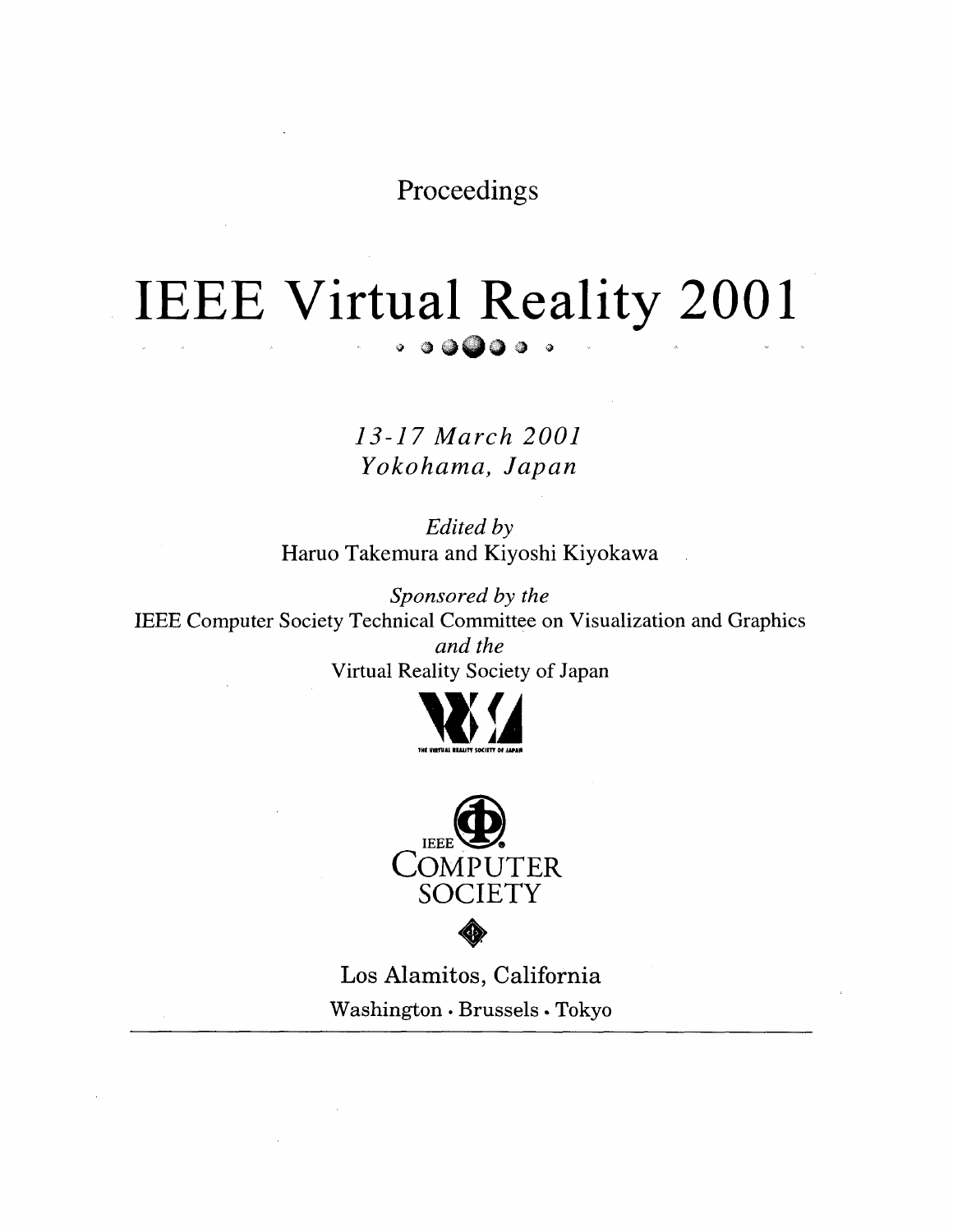#### Copyright *0* 2001 by The Institute of Electrical and Electronics Engineers, Inc. All rights reserved

*Copyright and Reprint Permissions:* Abstracting is permitted with credit to the source. Libraries may photocopy beyond the limits of **US** copyright law, for private use of patrons, those articles in this volume that carry a code at the bottom of the first page, provided that the per-copy fee indicated in the code is paid through the Copyright Clearance Center, 222 Rosewood Drive, Danvers, MA 01923.

Other copying, reprint, or republication requests should be addressed to: IEEE Copyrights Manager, IEEE Service Center, 445 Hoes Lane, P.O. Box 133, Piscataway, NJ 08855- 133 1.

*The papers in this book comprise the proceedings of the meeting mentioned on the cover and title page. They reflect the authors' opinions and, in the interests of timely dissemination, are published as presented and without change. Their inclusion in this publication does not necessarily constitute endorsement by the editors, the IEEE Computer Society, or the Institute of Electrical and Electronics Engineers, Inc.* 

#### IEEE Computer Society Order Number PRO0948 ISBN 0-7695-0950-9 (microfiche) **ISSN** Number 1087-8270 ISBN 0-7695-0948-7

#### *Additional copies may be ordered from:*

IEEE **Computer Society Customer Service Center 10662** Los **Vaqueros Circle P.O. Box 3014**  Los **Alamitos, CA 90720-1314 Tel:** + **1-714-821-8380 Fax:** + **1-714-821-4641 E-mail: [cs.books@computer.org](mailto:cs.books@computer.org)** 

IEEE **Service Center** IEEE **Computer Society Piscataway, NJ 08855-1331**<br>Tel: + 1-732-981-0060 **Fax: + 1-732-981-9667**<br>is.custserv@computer.org Tel: + 81-3-3408-3118  $mis.custserv@computer.org$ 

**445 Hoes Lane Asia/Pacific Office P.O. Box 1331 Watanabe Bldg., 1-4-**Watanabe Bldg., 1-4-2<br>Minami-Aoyama **Tel:** + **1-732-98 1-0060 Minato-ku, Tokyo 107-0062 Fax:** + **81-3-3408-3553 tokyo.ofc [@coniputer.org](mailto:coniputer.org)** 

Editorial production by Anne Jacobs Cover art production by Joe Daigle/Studio Productions Printed in the United States of America by The Printing House

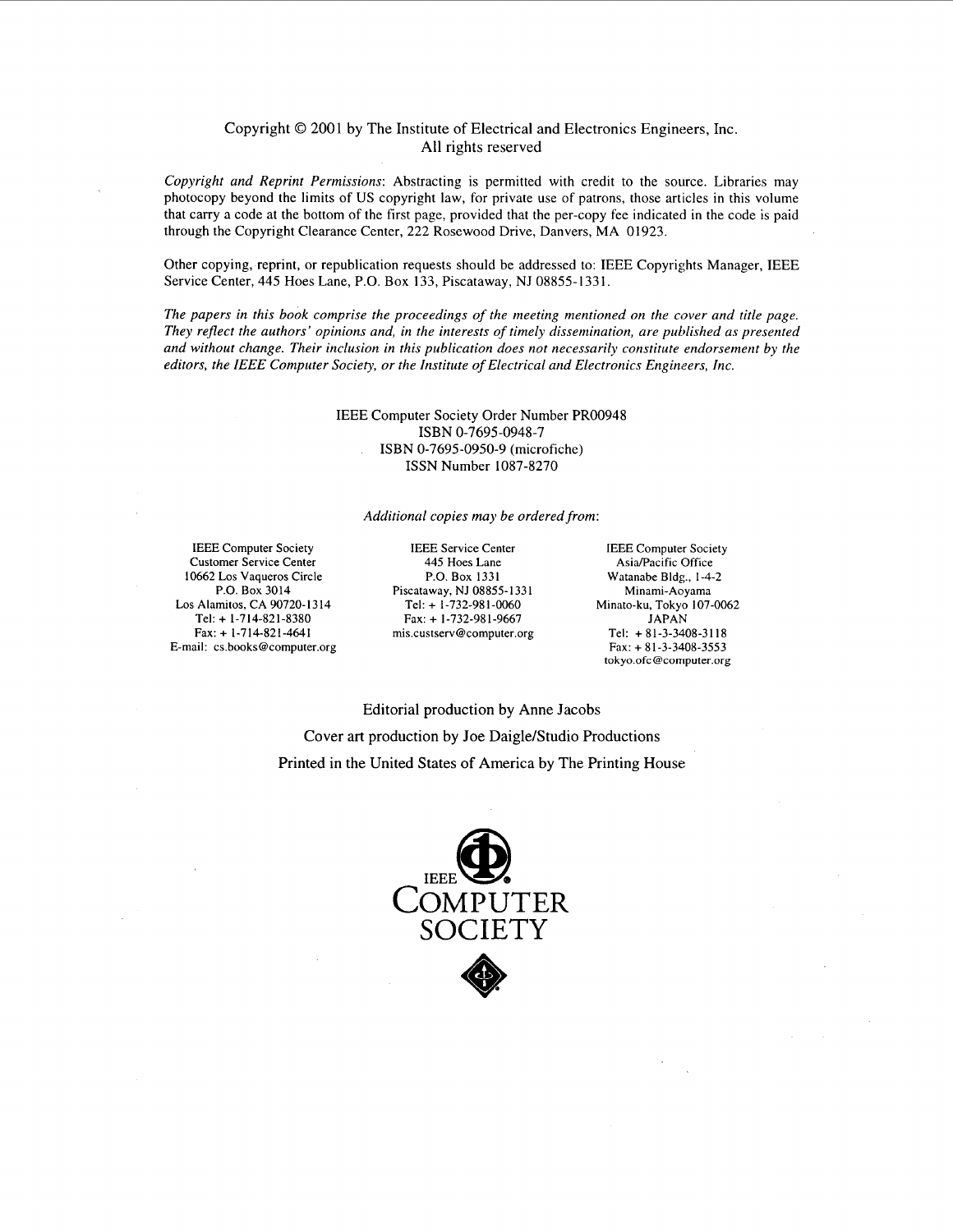## **Table of Contents**  *8* **3**

 $\frac{1}{\sqrt{2}}$ 

 $\mathcal{O}(\mathcal{O}(\log n))$ 

 $\frac{1}{\sqrt{2}}$  .

 $\mathcal{L}^{\text{max}}_{\text{max}}$  and  $\mathcal{L}^{\text{max}}_{\text{max}}$ 

 $\mathcal{L}^{\text{max}}_{\text{max}}$ 

 $\sim$   $\sim$ 

 $\label{eq:2.1} \mathcal{L}(\mathcal{L}^{\text{max}}_{\mathcal{L}}(\mathcal{L}^{\text{max}}_{\mathcal{L}}),\mathcal{L}^{\text{max}}_{\mathcal{L}}(\mathcal{L}^{\text{max}}_{\mathcal{L}}))$ 

 $\sim 10^7$ 

 $\mathcal{L}^{\text{max}}_{\text{max}}$  and  $\mathcal{L}^{\text{max}}_{\text{max}}$ 

 $\label{eq:2.1} \hat{\mathbf{A}}_{\text{max}} = \hat{\mathbf{A}}_{\text{max}}$ 

| $\sim$                                                                                                                               |
|--------------------------------------------------------------------------------------------------------------------------------------|
|                                                                                                                                      |
|                                                                                                                                      |
| <b>Keynote Address</b>                                                                                                               |
| Larry Hodges                                                                                                                         |
| <b>Invited Speaker</b>                                                                                                               |
| Naohiko Umewaka                                                                                                                      |
| <b>Paper Session 1: Haptic Display</b>                                                                                               |
| M. Sakaguchi, J. Furusho, and N. Takesue                                                                                             |
| Surface Acoustic Wave (SAW) Tactile Display Based on Properties<br>T. Nara, M. Takasaki, T. Maeda, T. Higuchi, S. Ando, and S. Tachi |
|                                                                                                                                      |
| A New Design of Haptic Texture Display—Texture Display2—and Its<br>Y. Ikei, M. Yamada, and S. Fukuda                                 |
| <b>Paper Session 2: Shared Virtual World</b>                                                                                         |

| Immersive Autostereoscopic Display for Mutual Telexistence: TWISTER I |  |
|-----------------------------------------------------------------------|--|
|                                                                       |  |
| Y. Kunita, N. Ogawa, A. Sakuma, M. Inami, T. Maeda, and S. Tachi      |  |
|                                                                       |  |
| S. Kshirsagar, C. Joslin, W.-S. Lee, and N. Magnenat-Thalmann         |  |

**V**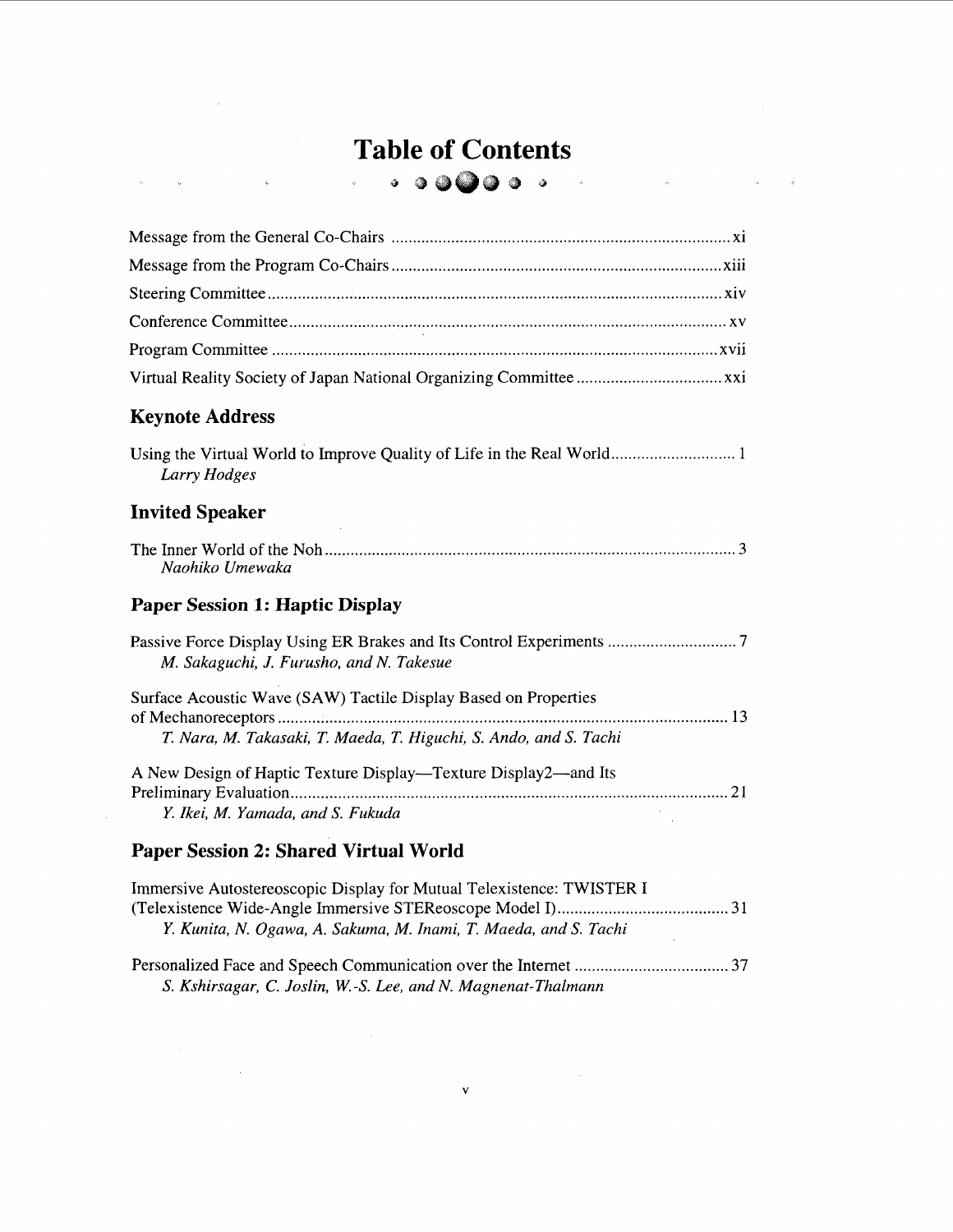| T. Ogi, T. Yamada, K. Tamagawa, M. Kano, and M. Hirose                                                                                                       |
|--------------------------------------------------------------------------------------------------------------------------------------------------------------|
| P. Hartling, C. Just, and C. Cruz-Neira                                                                                                                      |
| <b>Paper Session 3: Tracking and Motion Capture</b>                                                                                                          |
| An Improved Calibration Framework for Electromagnetic Tracking Devices 63<br>M. Ikits, J.D. Brederson, C.D. Hansen, and J.M. Hollerbach                      |
| Fusion of Vision and Gyro Tracking for Robust Augmented Reality Registration71<br>S. You and U. Neumann                                                      |
| Real-Time Input of 3D Pose and Gestures of a User's Hand and Its Applications                                                                                |
| Y. Sato, M. Saito, and H. Koike                                                                                                                              |
| <b>Paper Session 4: VR Software and Tools</b>                                                                                                                |
| VR Juggler: A Virtual Platform for Virtual Reality Application Development  89<br>A. Bierbaum, C. Just, P. Hartling, K. Meinert, A. Baker, and C. Cruz-Neira |
| VjControl: An Advanced Configuration Management Tool for VR Juggler                                                                                          |
| C. Just, A. Bierbaum, P. Hartling, K. Meinert, C. Cruz-Neira, and A. Baker                                                                                   |
| Construction of an Open Geometry Server for Client-Server Virtual<br>Environments<br>C. Faisstnauer, W. Purgathofer, M. Gervautz, and J.-D. Gascuel          |

#### **Paper Session 5: Haptics And Locomotion**

 $\sim$ 

| "Boundary of Illusion:" An Experiment of Sensory Integration with            |  |
|------------------------------------------------------------------------------|--|
|                                                                              |  |
| A. Lécuyer, J.-M. Burkhardt, S. Coquillart, and P. Coiffet                   |  |
| HapticGEAR: The Development of a Wearable Force Display System               |  |
|                                                                              |  |
| M. Hirose, K. Hirota, T. Ogi, H. Yano, N. Kakehi, M. Saito, and M. Nakashige |  |

Gait Master: A Versatile Locomotion Interface for Uneven Virtual Terrain ................. 13 1 *H. Iwata, H. Yano, and F. Nakaizumi* 

 $\sim$ 

 $\Delta$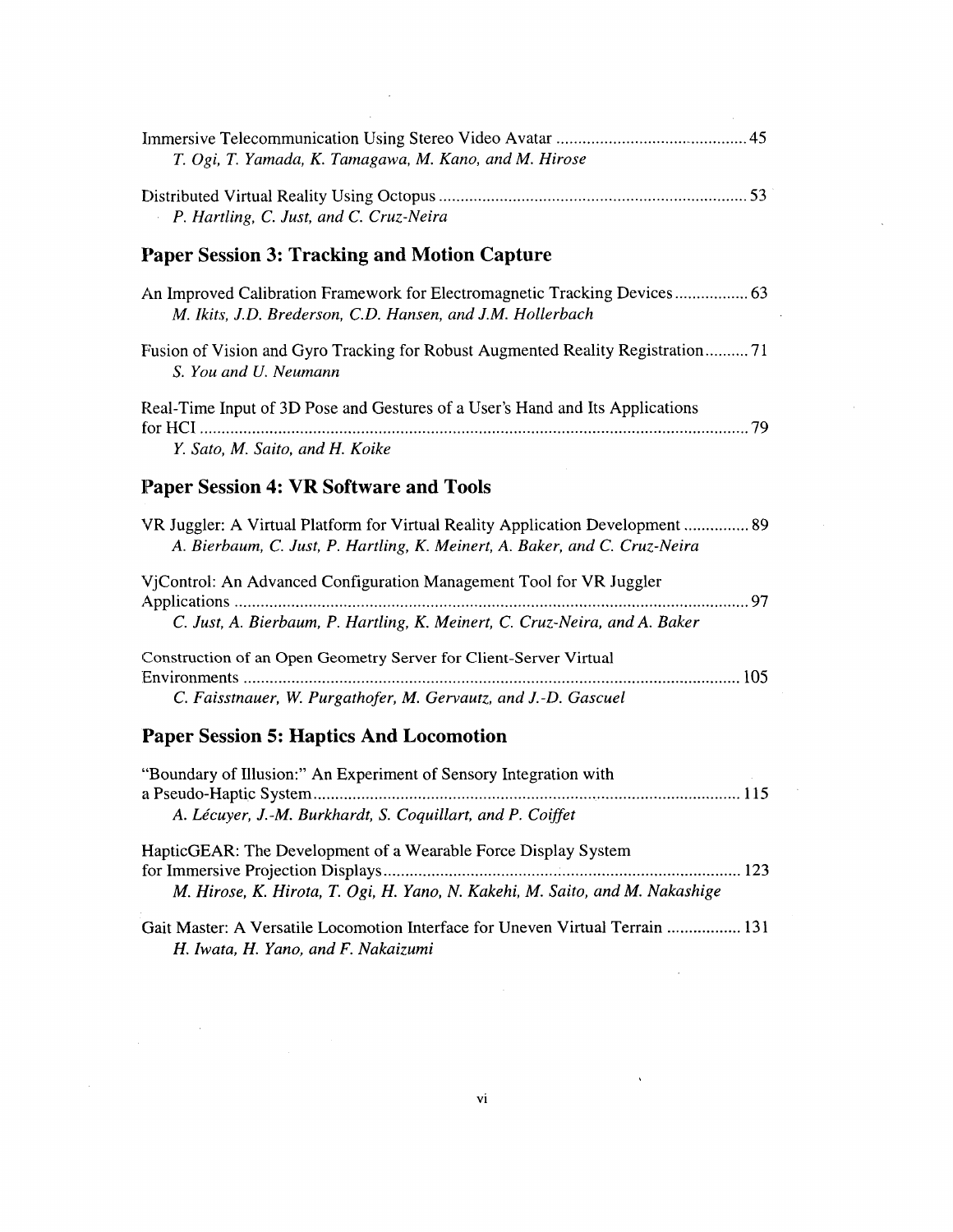## **Paper Session 6: Interface**

| The Effect of 3D Widget Representation and Simulated Surface<br>R.W. Lindeman, J.L. Sibert, and J.N. Templeman                                   |
|--------------------------------------------------------------------------------------------------------------------------------------------------|
| Design and Evaluation of Menu Systems for Immersive Virtual                                                                                      |
| D.A. Bowman and C.A. Wingrave                                                                                                                    |
| The Pen and Paper Paradigm—Supporting Multiple Users on the Virtual                                                                              |
|                                                                                                                                                  |
| J. Ehnes, C. Knöpfle, and M. Unbescheiden                                                                                                        |
| V. Leeb, A. Radetzky, and L. M. Auer                                                                                                             |
| <b>Paper Session 7: 3D Displays</b>                                                                                                              |
| An Ultra-Light and Compact Design and Implementation of Head-Mounted                                                                             |
|                                                                                                                                                  |
| H. Hua, C. Gao, F. Biocca, and J.P. Rolland                                                                                                      |
| Immersive Environment Technologies for Planetary Exploration 183<br>J. Wright, F. Hartman, and B. Cooper                                         |
| Digital Stereoscopic Video System with Embedded High Resolution Images 191<br>K. Goshi, K. Matsunaga, H. Nagata, K. Shidoji, and H. Matsugashita |
| <b>Paper Session 8: Applications</b>                                                                                                             |
| Exploring Multiple Representations in Elementary School Science                                                                                  |
|                                                                                                                                                  |
| A. Johnson, T. Moher, S. Ohlsson, and J. Leigh                                                                                                   |
| Effects of Viewing and Orientation on Path Following in a Medical                                                                                |
|                                                                                                                                                  |
| P.J. Passmore, C.F. Nielsen, W.J. Cosh, and A. Darzi                                                                                             |
|                                                                                                                                                  |
| F.W.B. Li, R.W.H. Lau, and F.F.C. Ng                                                                                                             |
|                                                                                                                                                  |
| F. Barbagli, D. Ferrazzin, C.A. Avizzano, and M. Bergamasco                                                                                      |
|                                                                                                                                                  |

 $\bar{\mathcal{A}}$ 

 $\bar{z}$ 

 $\bar{z}$ 

 $\hat{\mathcal{A}}$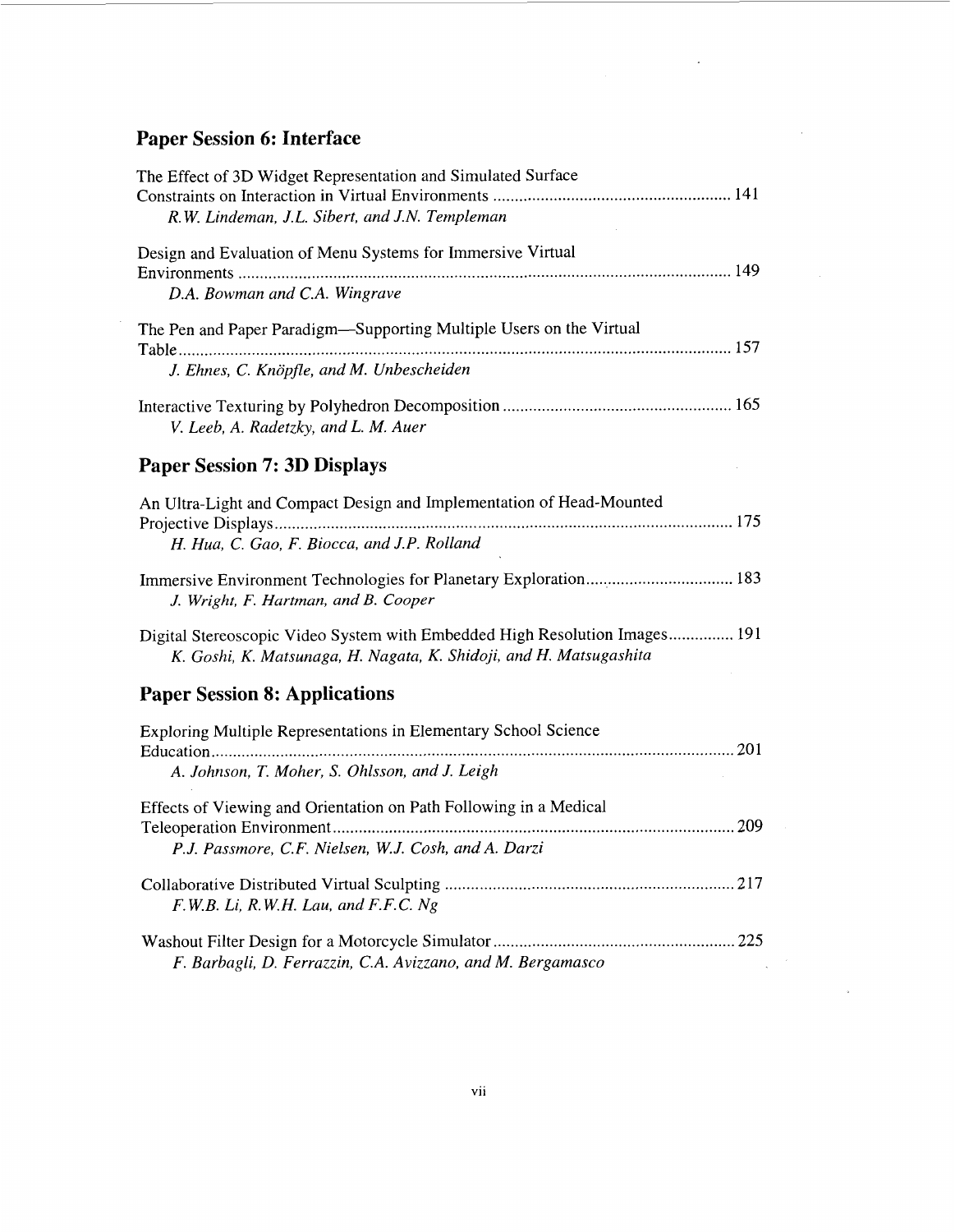### **Paper Session 9: Human Factors**

| Auditory Motion Induced by Visual Motion and Its Dependence              |
|--------------------------------------------------------------------------|
|                                                                          |
| T. Kayahara and T. Sato                                                  |
| R. S. Allison, L. R. Harris, M. Jenkin, U. Jasiobedzka, and J. E. Zacher |
| <b>Paper Session 10: Haptic Simulation</b>                               |
| Finite Element Methods for Real-Time Haptic Feedback of Soft-Tissue      |
|                                                                          |
| A.O. Frank, I.A. Twombly, T.J. Barth, and J.D. Smith                     |
| Realistic Haptic Rendering for Highly Deformable Virtual Objects  264    |
| C.A. Mendoza and C. Laugier                                              |
| Path Planning for Encountered-Type Haptic Devices that Render            |
|                                                                          |
| Y. Yokokohji, J. Kinoshita, and T. Yoshikawa                             |
| <b>Poster Papers</b>                                                     |
| Modified Shutter Glasses for Projection and Picture Acquisition          |
|                                                                          |
| A.M. Kunz and C. P. Spagno                                               |
|                                                                          |
| K. Funahashi and Y. Iwahori                                              |
| OpenTracker-An Open Software Architecture for Reconfigurable             |
|                                                                          |
| G. Reitmayr and D. Schmalstieg                                           |
| Iota: An Approach to Physically-Based Modelling in Virtual               |
|                                                                          |
| M. Glencross, T. Howard, and S. Pettifer                                 |

 $\hat{\boldsymbol{\theta}}$ 

 $\bar{\mathcal{A}}$  $\bar{\mathcal{A}}$ 

 $\bar{\alpha}$ 

 $\label{eq:2.1} \frac{1}{\sqrt{2}}\left(\frac{1}{\sqrt{2}}\right)^{2} \left(\frac{1}{\sqrt{2}}\right)^{2} \left(\frac{1}{\sqrt{2}}\right)^{2} \left(\frac{1}{\sqrt{2}}\right)^{2} \left(\frac{1}{\sqrt{2}}\right)^{2} \left(\frac{1}{\sqrt{2}}\right)^{2} \left(\frac{1}{\sqrt{2}}\right)^{2} \left(\frac{1}{\sqrt{2}}\right)^{2} \left(\frac{1}{\sqrt{2}}\right)^{2} \left(\frac{1}{\sqrt{2}}\right)^{2} \left(\frac{1}{\sqrt{2}}\right)^{2} \left(\$ 

 $\mathcal{L}^{\text{max}}_{\text{max}}$  and  $\mathcal{L}^{\text{max}}_{\text{max}}$ 

 $\sim 10^{-10}$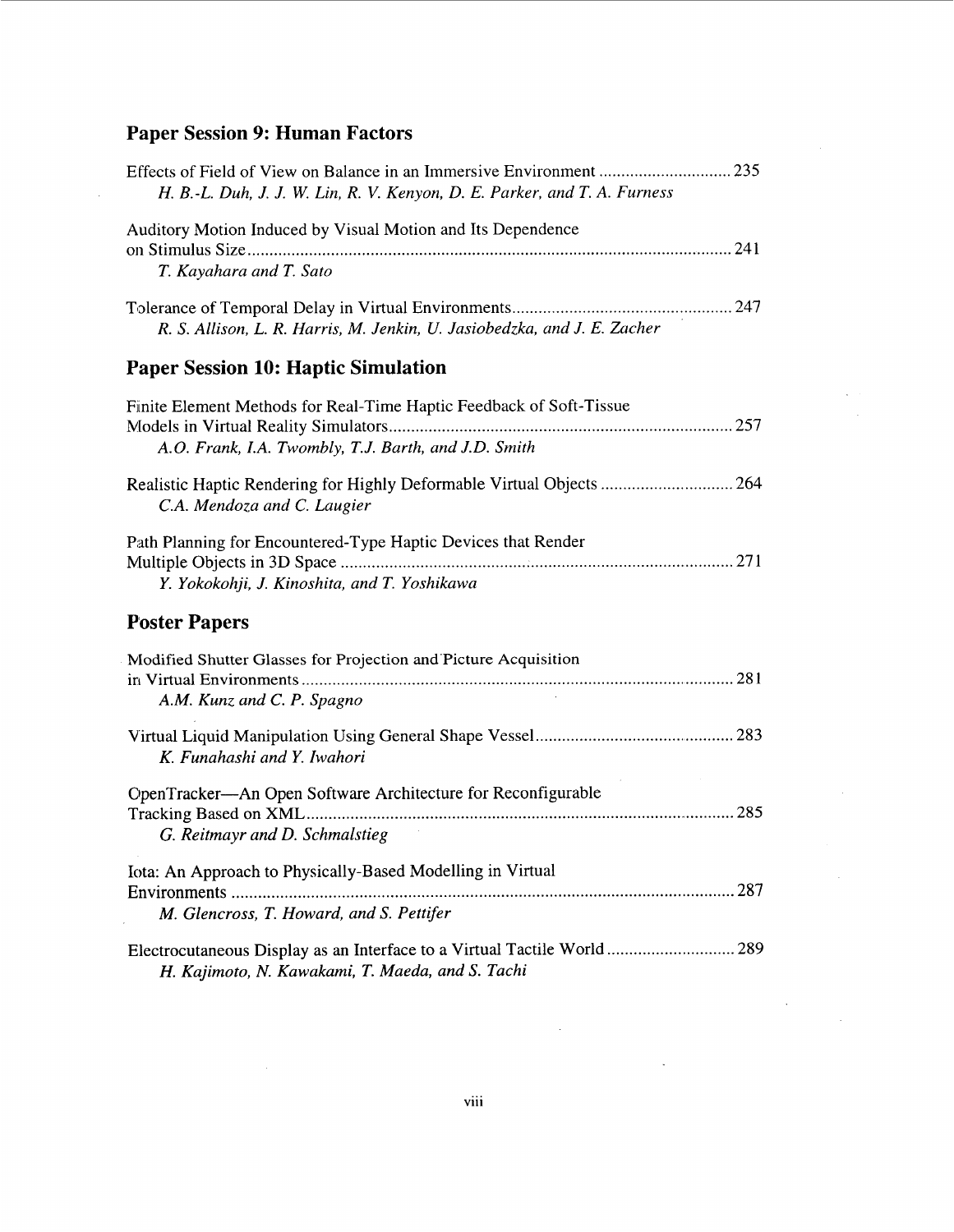| Interaction, Navigation, and Visualization Props in Complex Virtual<br>S.L. Stoev, I. Peter, and W. Straßer                                         |
|-----------------------------------------------------------------------------------------------------------------------------------------------------|
| Exploring Realtime Visualisation of Large Abstract Data Spaces with QSPACE  293<br>S. Pettifer, J. Cook, J. Mariani, and J. Trevor                  |
| How Much is Your Virtual Environment Worth? Considering Economical<br>M. Kurze                                                                      |
| Image Generation for Immersive Multi-Screen Environment with<br>T. Moriya and H. Takeda                                                             |
| A.F. Seay, D.M. Krum, L. Hodges, and W. Ribarsky                                                                                                    |
| M. Kanou, K. Nishimura, K. Hirota, M. Hirose, H. Aburatani,<br>T. Hamakubo, and T. Kodama                                                           |
| Building a Worldwide Photorealistic Virtual Environment by Switching<br>T. Tanikawa and M. Hirose                                                   |
| <b>Tutorials</b>                                                                                                                                    |
| Tutorial 1: Advances in the Application of Virtual Environments<br>A. A. Rizzo                                                                      |
| Tutorial 2: Designing and Implementing an Effective Virtual Reality Trainer  308<br>R. Breaux, L. Nguyen, D. Schmorrow, and J. Cohn                 |
| Tutorial 3: Interactive Simulation for Multimodal Virtual Environments 309<br>D. K. Pai                                                             |
| Tutorial 4: Usability Evaluation Techniques for Virtual Reality Technologies  310<br>S. Ellis, K. Mania, A. Chalmers, M. Billinghurst, and A. Steed |
| C. Cruz-Neira, W. Swartout, and M. R. Macedonia                                                                                                     |

 $\label{eq:2.1} \frac{1}{\sqrt{2}}\int_{0}^{\infty}\frac{1}{\sqrt{2\pi}}\left(\frac{1}{\sqrt{2\pi}}\right)^{2}d\mu_{\rm{max}}^{2}$